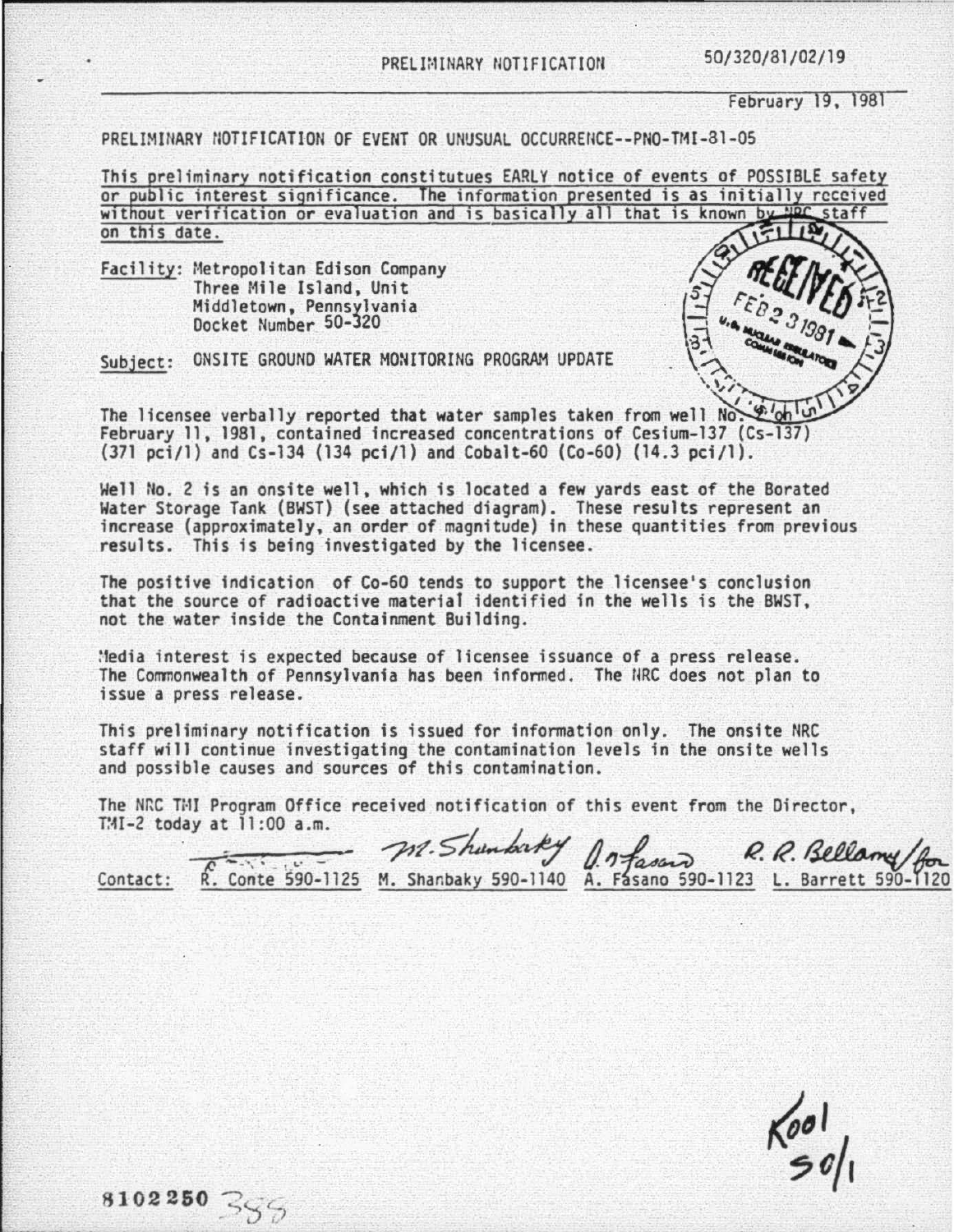

NORTH

ŀ